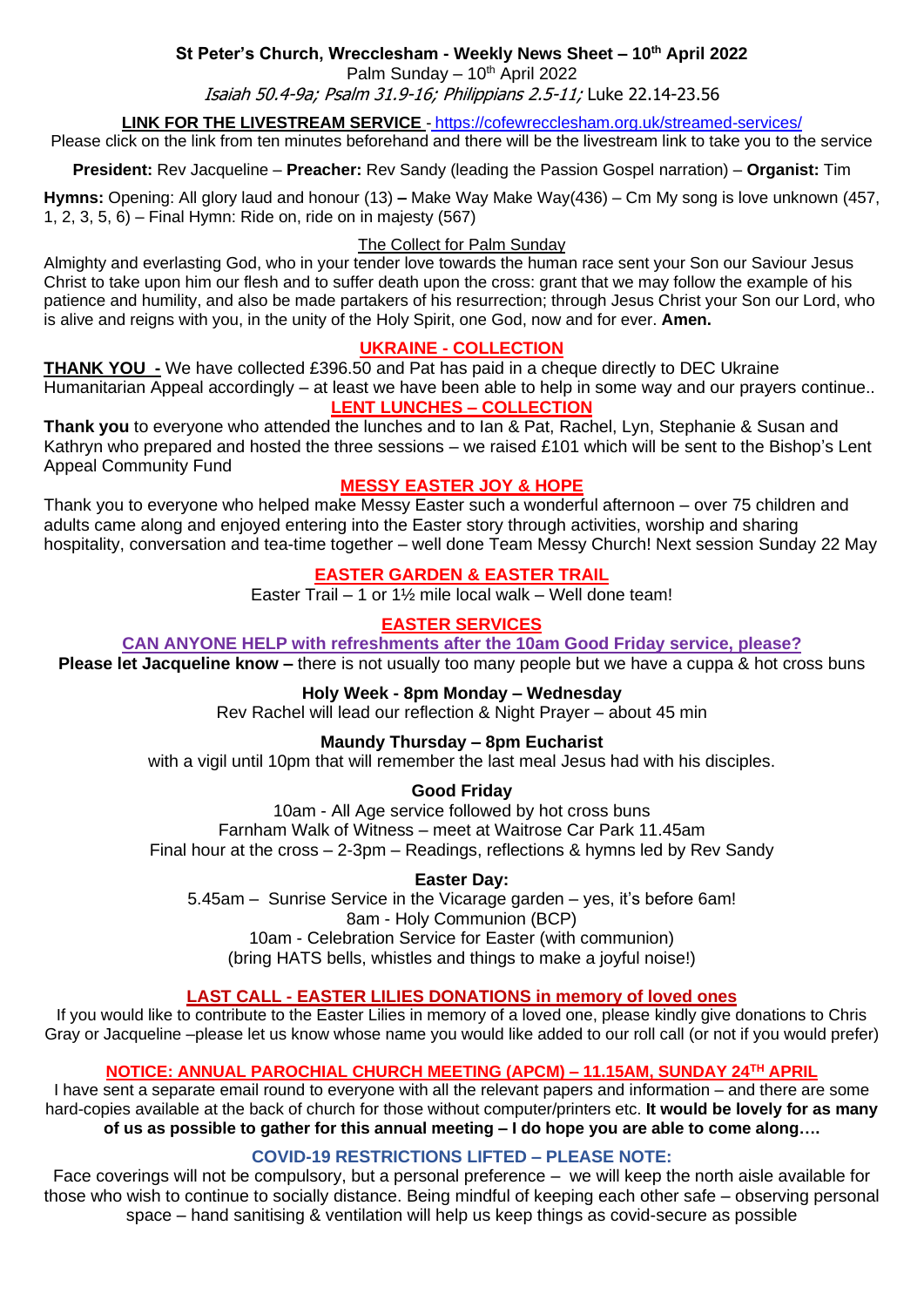# **Morning Prayer on Zoom – Wednesdays at 9.30am (20 mins)** –

please do give this a try if you can – it's a lovely space to take time to pause during the week... https://zoom.us/j/99052560006?pwd=RVROa2J6MGdEcGg3UWVJQTFTc2t4QT09 Meeting ID: 990 5256 0006 Passcode: 113113

Please contact Jacqueline on [vicar@cofewrecclesham.org.uk](mailto:vicar@cofewrecclesham.org.uk) or 716431 / 07806 775974 if you have a notice to share – or if you would like to talk about something else – her day off is a Monday….

**This week prayers are asked for** – Bob Parrott (home from hospital now) Reg Skeet, Peggy Rapley, for Sharon (Dawn's sister), Zoe Perkins – for all who are poorly, and give thanks for the healing and ongoing wellbeing of all recovering and on the mend from illness….

**RIP –** Anne Danaher – funeral: Wed 20<sup>th</sup> April, 1.30pm at St Peter's Church – Dorothy Clarke – funeral: 12pm Thurs 21<sup>st</sup> April at Woking Crematorium. We pray for family and friends as they mourn, that they be comforted.

**Baptism -** We pray for Caitlin Freia Louise McGuire as she is baptised today and for her parents and Godparents.

**Congratulations** to Casey and Kirsty who were married on Friday – our prayers with them for many happy years to come as Mr & Mrs Hayward!

**Please also pray for the life and work of our Church, that we might be part of God's loving and transforming grace here in our place, & in particular please pray in the seeking of more PCC members – PLEASE do consider whether you could offer some time to be on this group who oversee the running of St Peter's on behalf of us all…..**

**Café13@StPeter's DURING EASTER - the first two sessions went really well and we prayer pray for** Kate Mapes and the team for the sessions to be held this coming week. I**f you would like to know more about volunteering /attendance, please contact Kate** or speak to Sally or Jacqueline **[cafe13makelunch@gmail.com](mailto:cafe13makelunch@gmail.com)**

# **NEW – CHICKEN FOOT NIGHT –** please see attached poster – **6.15PM SATURDAY 7TH MAY –**

## **BOOK TICKETS IN ADVANCE PLEASE - for approx. catering numbers FROM WENDY/JACQUELINE ON SALE SUNDAY AFTER CHURCH SERVICE**

A brilliant dominoes-based game plus chicken supper (chicken fillets & chip-shop chips with coleslaw – Bring your own drink & nibbles!

**Hosted by Wendy & Jacqueline who say 'trust us – you'll love it!'** ☺

# **NEW – Mother's Union Quiet Day @ St Thomas on the Bourne**

You are warmly invited to join the Diocesan Mothers' Union Quiet Day on **Wednesday 27th April 10 a.m. - 3.30 p.m.** at the Church of St. Thomas on the Bourne, Farnham.

It is open to men and women, regardless whether you are a member of the Mothers' Union or not.

The cost of the day is **£20 with a bring and share lunch.** The Theme of the day is 'Welcoming Transformation' and will be led by The Revd. Haydon Wilcox, Chaplain to St. Columba's House, Woking.

Please email: [haydonwilcox@mac.com](mailto:haydonwilcox@mac.com) for a brochure and booking form to be emailed or posted to you.

# **NEW – Christian Aid Fundraiser events** – more details to follow

Farnham Street collection, **10 am – 2pm Saturday 21st May.**

Musical evening, St Georges Church Badshot Lea, **Saturday 7th May**

Refreshments (tea and cakes) Crosswater Farm Gardens Opening **Sunday 1st and Monday 2nd May 10 am – 5pm**

NEW – THE QUEEN'S PLATINUM JUBILEE @ ST PETER'S & WRECCLESHAM **THURSDAY 2 nd JUNE – around 8pm** – gathering with film footage of the Queen's reign plus wine and nibbles **9.45pm –** we gather outside to join the nation in lighting the **WRECCLESHAM JUBILEE BEACON**

**SUNDAY 5 TH JUNE, 3PM – Jubilee Picnic in the Vicarage Garden – bring your own picnic and a cream tea and bunting will be provided!**

**Also**

**FRIDAY 3RD –** Wrecclesham Community Centre plan **a children's event @ Beldham Road Park SATURDAY 4TH –** Wrecclesham Community Centre plan to hold a **tea party of some sort – details to follow**

# **FRIENDS OF ST PETER'S – a plea from Jacqueline**

We are hoping to form a 'Friends of St Peter's' that will attract supporters - people who love their parish church but who might not necessarily want to worship – but would like to see the fabric of the building and the sustainability of its presence in Wrecclesham flourish for the future.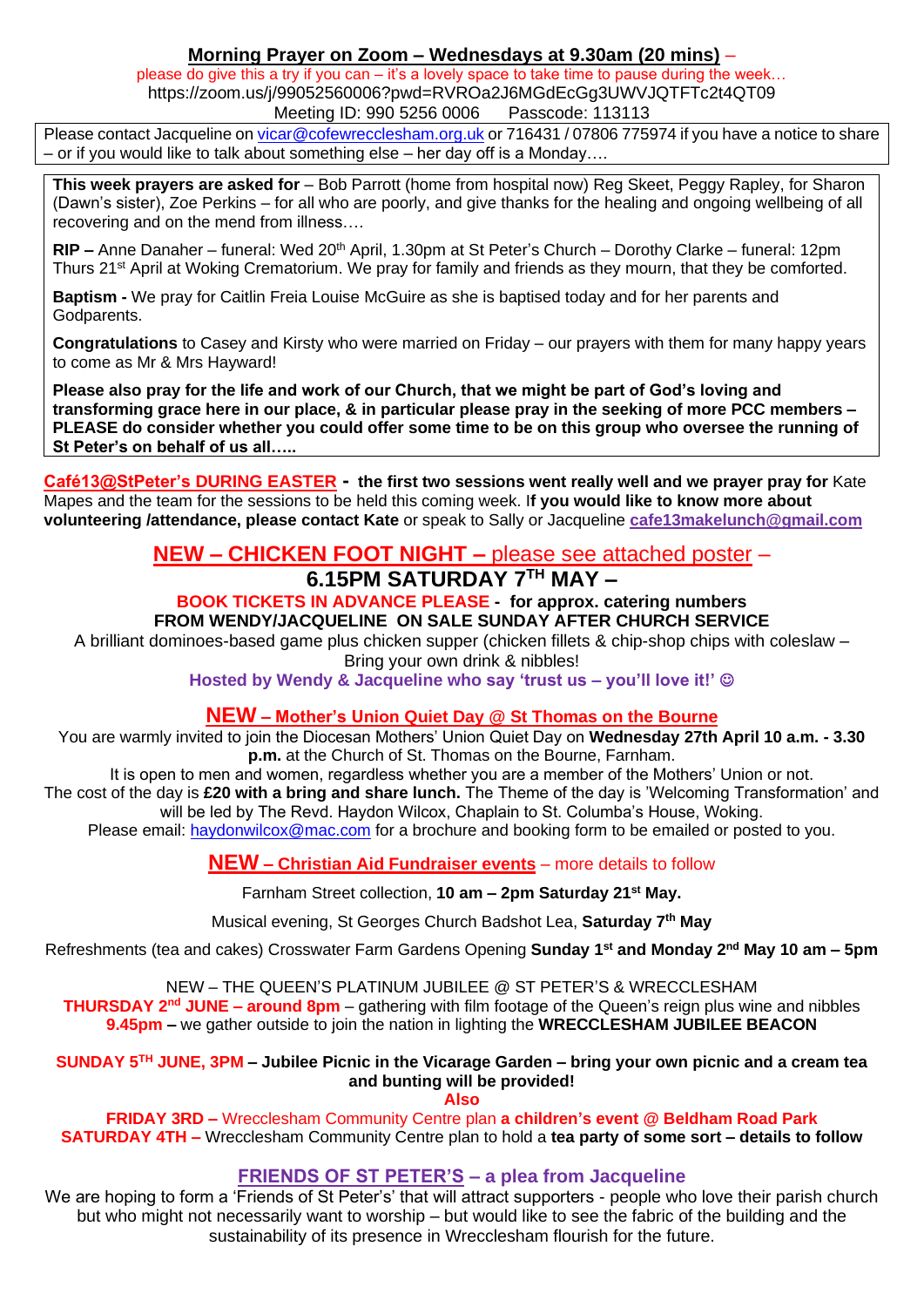# **I need some help to get this off the ground – please speak to me if you or anyone you know might be**

**able to be part of the working group to make this happen.** In the meantime, please pray into this idea – this is the best option we have right now to ensure that St Peter's will be able to operate as a viable church…

### **CHOIR / SINGING GROUP** - **TIM WOULD LOVE TO HAVE SOME SINGERS AROUND HIM AS HE PLAYS THE ORGAN – PLEASE HAVE A CHAT WITH HIM – it's all informal!** ☺

AND DAVID would like a singing group for 1<sup>st</sup> and 3<sup>rd</sup> Sundays, i.e. singing one or two new songs before the service for example… **Please see Tim or David If you are interested to know more – it will be lovely to revive some of our choral tradition and begin something new…** ☺

**HYMNS – you can choose! –** If you have a hymn that you would particularly like to sing to acknowledge an anniversary or just because you like it, please let Jacqueline know and we can make it happen! ©

## **CALLING PEOPLE TO JOIN THE SMALL GROUPS WHO MEET TO PREP/PLAN/KEEP AN EYE ON THE VARIOUS THINGS THAT HELP MAKE ST PETER'S TICK OVER:**

**Fabric and Finance Group – Events & Fundraising Group – Worship & Spirituality Group** Please speak to Rob or Jacqueline if you would like to chat about offering some time and talent for St Peter's in the name of the Lord!  $\odot$ 

**Rob has been chair of the Events Group but has less time at the moment and is standing down** – PLEASE DO CONSIDER JOINING US – EVEN TO BE CHAIR (although we all chip in  $\circledcirc$ ) – TO HELP CONJOUR UP SOME NEW IDEAS AND WAYS TO RAISE MONEY AND HAVE FUN AT THE SAME TIME! ©

**A CALL FOR PCC MEMBERS, PLEASE! –** we will be thin on the ground of PCC members at the next APCM – please do think about coming on board with this – we meet every two months to think about the business and spiritual side of the church because actually – there is no separation, we can't do one without the other – **Please do pray about this and see if you might be able serve in this way.** Please see Jacqueline or Rob or any of the current PCC members if you would like to know more….

**Calling all budding article-writers – for the Parish Magazine! –** Roger and the team are doing a stirling job keeping the magazine published and delivered – thank you team magazine! However in order to keep articles interesting it would be good to have **some offers of articles which could be anything at all** – from holiday memories – hobby interests – favourite book reviews – poems – anything at all! **Please be bold and share with us**  snippets of interest that will interest us all!  $\odot$  If you can take part please let Jacqueline know [vicar@cofewrecclesham.org.uk](mailto:vicar@cofewrecclesham.org.uk) - Tel: 716431 - and you can liaise about which month you would like to choose.

**BAPTISM AND/OR CONFIRMATION: Affirming our faith – all ages:** if you would like to consider affirming your journey of faith through Baptism and/or Confirmation, then please come and speak to Jacqueline about preparing for this very special occasion – it will be lovely to share the journey with you....  $\odot$  (07806 775974 / 01252 716431 – [vicar@cofewrecclesham.org.uk](mailto:vicar@cofewrecclesham.org.uk) )

# **Thank you**

- Thank you to everyone who made this week's services run smoothly and to our servers, stewards, readers and intercessors – and musicians who give their time and efforts into make our services run well and reverently – we are blessed….
- To Kathryn for leading us through six inspiring meditation sessions for Lent what a blessing…
- To the Messy Church Team for an amazing afternoon that saw over 75 children and grown-ups come along to think about the Easter Story through activities and craft, a cuppa and chat, some relaxed worship and a jacket potato tea-time together – the next session will be Sunday 22 May.
- A continuing thank you to those who are quietly keeping the grounds looking nice and tidy and cared for what a blessing….
- And a thank you to everyone for all that you hold on your heart for St Peter's every prayer, every contribution of time, talent and money helps to keep our church a vibrant part of our community

**Farnham Assist** have published their new social events Programme – Farnham Assist reach out to older people who live alone or who are carers – there are fliers at the back of church. Please do take one if you or anyone you know might benefit from becoming part of the Farnham Assist community – monthly Sunday lunches – pie & pint club for gentlemen – knit & natter – Ladies pub lunches – day trips & walks – and transport to help – it's all there…  $\odot$ 

## **Lion's Project Wenceslas fighting fuel poverty**

On the 25<sup>th</sup> Nov the Lions are launching their initiative encouraging people to share their winter fuel allowance with those who need extra funds. With the rise in fuel prices, donating this year is more important than ever. The money goes straight to utility companies and allows fuel cards to be topped up; there is no limit on the relief as well. If you know anyone in need, please refer them to the Lions, a referral can come from any organisation. Attached is the application form for referring someone. For detail[shttps://www.lionsgiving.co.uk/Appeal/farnhamwenceslas](https://www.lionsgiving.co.uk/Appeal/farnhamwenceslas)